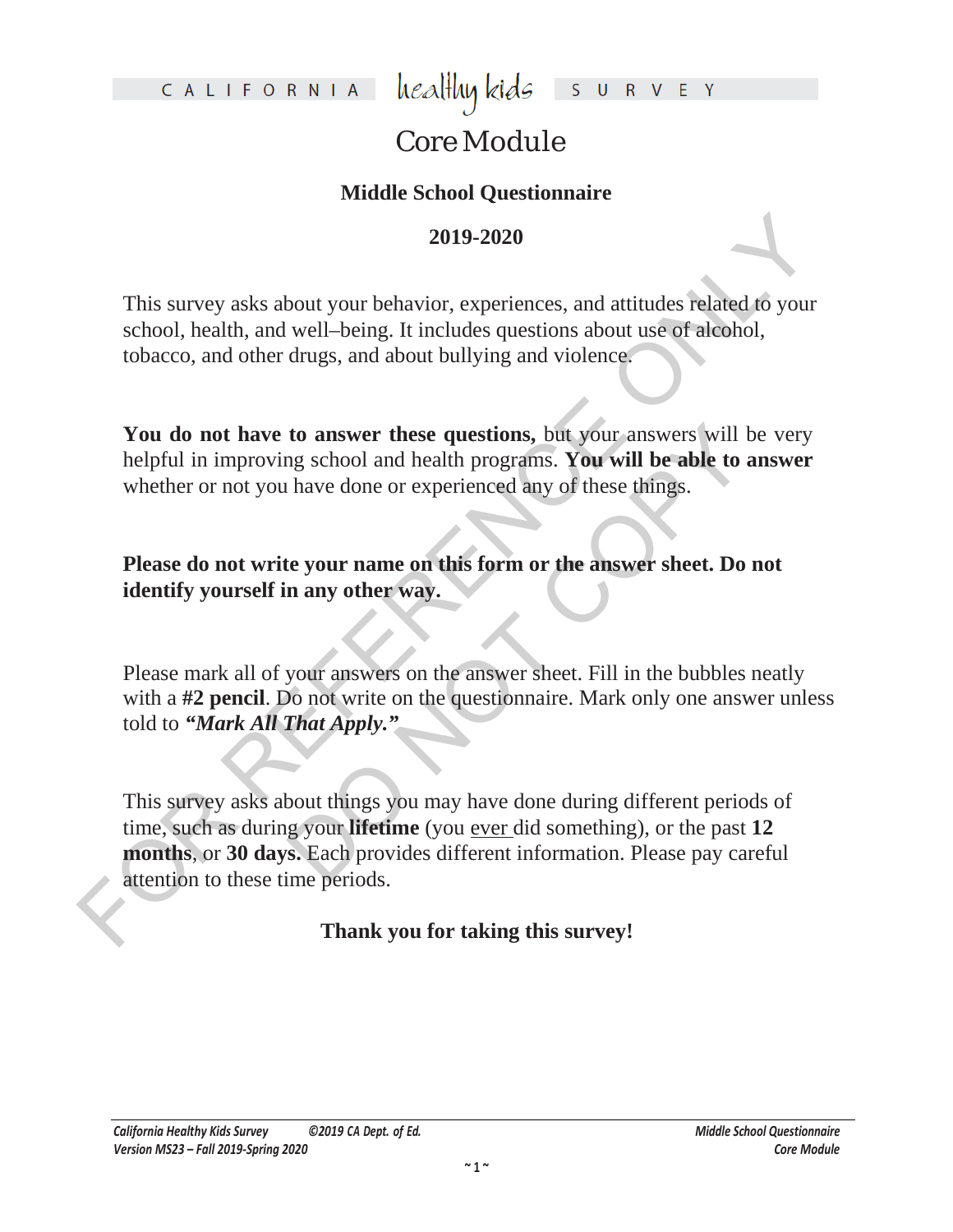healthy kids S U R V E Y

# Core Module

#### **Begin by writing your school's name at the top of the answer sheet.**

- **1.** Fill in the bubble for the letter "**M**."
- **2.** Fill in the bubble for the letter "**A**."

#### **Next, we would like some background information about you.**

- **3.** What grade are you in?
	- **A)** 6th grade
	- **B)** 7th grade
	- **C)** 8th grade
	- **D)** 9th grade
	- **E)** 10th grade
- **4.** What is your gender?
	- **A)** Male
	- **B)** Female
- **Example 18 All the South Controllers (2008)**<br> **For Ref. 10** and the bubble for the letter "Ax"<br>
2. Full in the bubble for the letter "Ax"<br> **PCEX, we would like some background information about you.**<br>
3. What taxed are y DO NOT COPY **5.** Some people describe themselves as transgender when their sex at birth does not match the way they think or feel about their gender. Are you transgender?
	- **A)** No, I am not transgender
	- **B)** Yes, I am transgender
	- **C)** I am not sure if I am transgender
	- **D)** Decline to respond
	- **6.** Are you of Hispanic or Latino origin?
		- **A)** No
		- **B)** Yes
		- **7.** What is your race?
			- **A)** American Indian or Alaska Native
			- **B)** Asian
			- **C)** Black or African American
- **D)** Native Hawaiian or Pacific Islander
- **E)** White

**F)** 11th grade **G)** 12th grade **H)** Other grade **I)** Ungraded

**F)** Mixed (two or more) races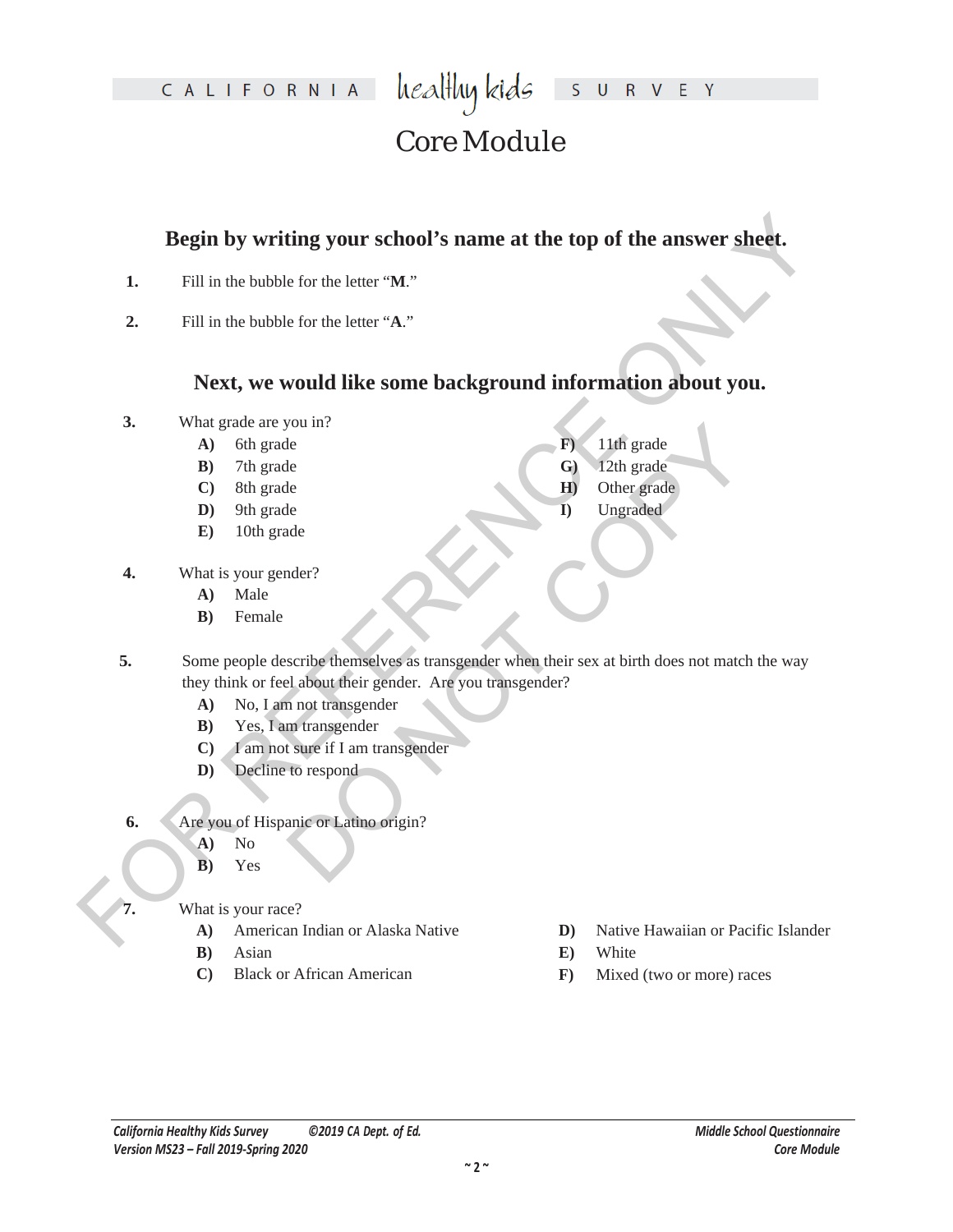#### healthy kids S U R V E Y

## Core Module

- **8.** If you are Asian or Pacific Islander, which groups best describe you? *(Mark All That Apply.)* If you are **not** of Asian/Pacific Islander background, mark "A) Does not apply."
	- **A)** Does not apply; I am not Asian or Pacific Islander
	- **B)** Asian Indian
	- **C)** Cambodian
	- **D)** Chinese
	- **E)** Filipino
	- **F)** Hmong
	- **G)** Japanese
- **H)** Korean
- **I)** Laotian
- **J)** Vietnamese
- **K)** Native Hawaiian, Guamanian, Samoan, Tahitian, or other Pacific Islander
- **L)** Other Asian

**F)** Hotel or motel

**9.** What best describes where you live? A home includes a house, apartment, trailer, or mobile home.

- **A)** A home with one or more parent or guardian
- **B)** Other relative's home

transitional or temporary housing **H)** Other living arrangement

**G)** Shelter, car, campground, or other

- **C)** A home with more than one family
- **D)** Friend's home
- **E)** Foster home, group care, or waiting placement
- Every the control is used to the first of the military (Army, Navy, Marines, Alexandre C. Combodinate C. Combos and the base of the state of the state of the state of the state of the state of the state of the state of th **10.** What is the highest level of education your parents or guardians completed? *(Mark the educational level of the parent or guardian who went the furthest in school.)*
	- **A)** Did not finish high school
	- **B)** Graduated from high school
	- **C)** Attended college but did not complete four-year degree
	- **D)** Graduated from college
	- **E)** Don't know
	- The sum of the matter of the matter of the matter of the matter of the matter of the matter of the set of the matter of the set of the matter of the set of the matter of the matter of the matter of the matter of the matter **11.** Is your father, mother, or guardian currently in the military (Army, Navy, Marines, Air Force, National Guard, or Reserves)?
		- **A)** No
		- **B)** Yes
		- **C)** Don't know

**12.** Do you receive free or reduced-price lunches at school? *(Receiving free or reduced-price lunches means that lunch at school is provided to you for free or you pay less for it.)*

- **A)** No
- **B)** Yes
- **C)** Don't know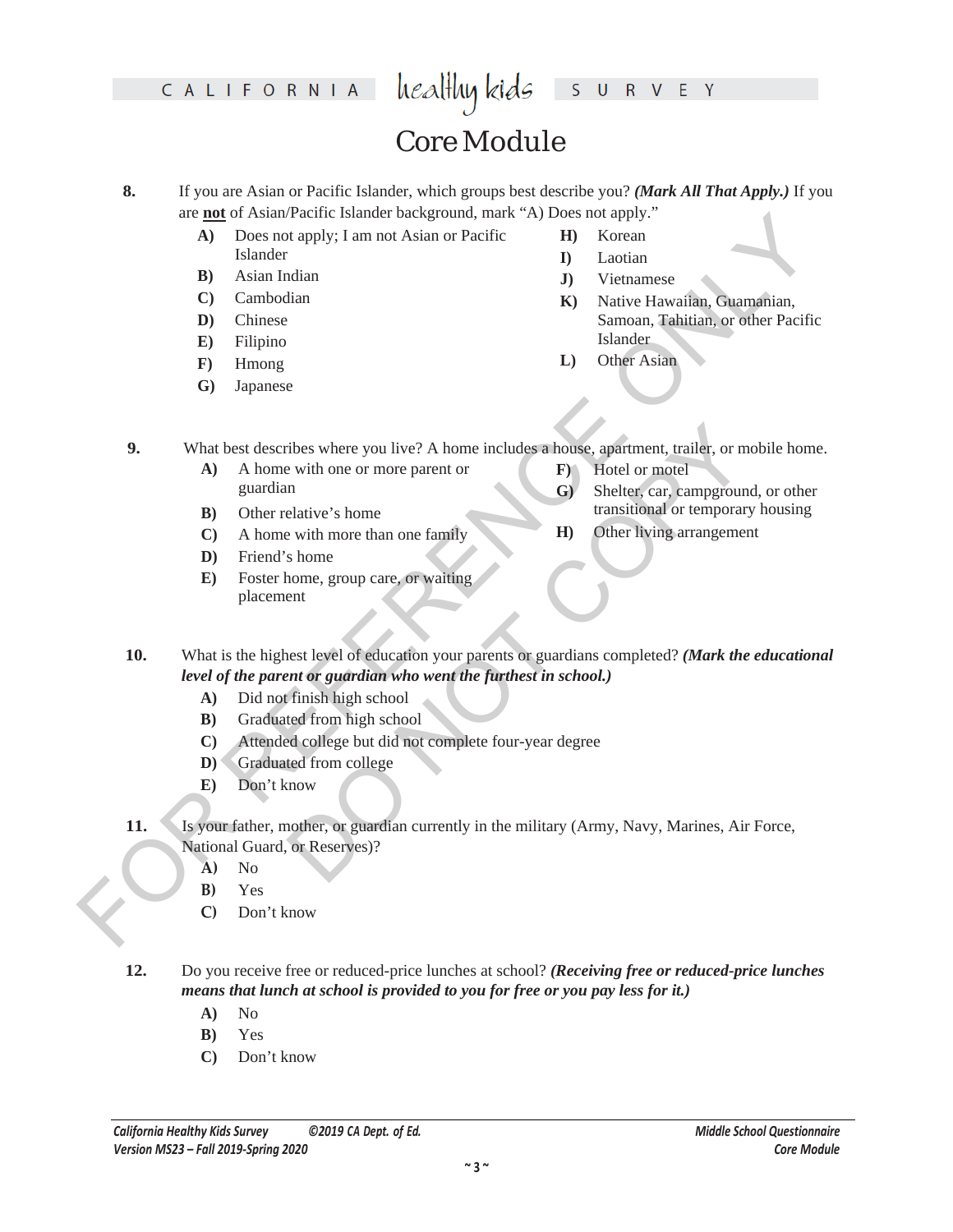#### healthy kids S U R V E Y

## Core Module

| 13. |  |  |  | What language is spoken most of the time in your home? |
|-----|--|--|--|--------------------------------------------------------|
|-----|--|--|--|--------------------------------------------------------|

- **A)** English
- **B)** Spanish
- **C)** Mandarin
- **D)** Cantonese
- **E)** Taiwanese
- **F)** Tagalog
- **G)** Vietnamese
- **H)** Korean
	- **I)** Arabic
	- **J)** Other

|     | $1 - 1$      | Luguon                                                                                      | .,             | $1 \mu \text{g} \mu \nu \text{g}$ |                |             |
|-----|--------------|---------------------------------------------------------------------------------------------|----------------|-----------------------------------|----------------|-------------|
|     | B)           | Spanish                                                                                     | $\mathbf{G}$   | Vietnamese                        |                |             |
|     | $\mathbf{C}$ | Mandarin                                                                                    | H)             | Korean                            |                |             |
|     | D)           | Cantonese                                                                                   | $\bf{I}$       | Arabic                            |                |             |
|     | E)           | Taiwanese                                                                                   | J)             | Other                             |                |             |
|     |              |                                                                                             |                |                                   |                |             |
|     |              | How well do you understand, speak, read, and write English?                                 |                |                                   |                |             |
|     |              |                                                                                             | Very           |                                   | Not            | <b>Not</b>  |
|     |              |                                                                                             | Well           | Well                              | Well           | At All      |
| 14. |              | <b>Understand English</b>                                                                   | A              | $\mathbf{B}$                      | $\mathsf{C}$   | ${\rm D}$   |
| 15. |              | Speak English                                                                               | A              | $\overline{B}$                    | $\mathsf C$    | $\mathbf D$ |
| 16. | Read English |                                                                                             | $A^{\dagger}$  | $\, {\bf B}$                      | $\overline{C}$ | $\mathbf D$ |
| 17. |              | Write English                                                                               | $\overline{A}$ | $\overline{B}$                    | $\mathcal{C}$  | $\mathbf D$ |
|     |              |                                                                                             |                |                                   |                |             |
| 18. |              | Which of the following best describes you?                                                  |                |                                   |                |             |
|     | A)           | Straight (not gay)                                                                          |                |                                   |                |             |
|     | B)           | Gay or Lesbian                                                                              |                |                                   |                |             |
|     | $\mathbf{C}$ | <b>Bisexual</b>                                                                             |                |                                   |                |             |
|     | D)           | I am not sure yet                                                                           |                |                                   |                |             |
|     | E)           | Something else                                                                              |                |                                   |                |             |
|     | F)           | Decline to respond                                                                          |                |                                   |                |             |
| 19. |              | How many days a week do you usually go to your school's afterschool program?                |                |                                   |                |             |
|     | $\mathbf{A}$ | I do not attend my school's                                                                 | $\mathbf{D}$   | 3 days                            |                |             |
|     |              | afterschool program                                                                         | E)             | 4 days                            |                |             |
|     | B)           | 1 day                                                                                       | $\mathbf{F}$   | 5 days                            |                |             |
|     | $\mathbf{C}$ | 2 days                                                                                      |                |                                   |                |             |
| 20. |              | During the past 12 months, how would you describe the grades you mostly received in school? |                |                                   |                |             |
|     | A)           | Mostly A's                                                                                  | $\mathbf{E}$   | Mostly C's                        |                |             |
|     | B)           | A's and B's                                                                                 | $\mathbf{F}$   | C's and D's                       |                |             |
|     | $\mathbf{C}$ | Mostly B's                                                                                  | $\mathbf{G}$   | Mostly D's                        |                |             |
|     | D)           | B's and C's                                                                                 | H)             | Mostly F's                        |                |             |
|     |              |                                                                                             |                |                                   |                |             |

#### **18.** Which of the following best describes you?

- **A)** Straight (not gay)
- **B)** Gay or Lesbian
- **C)** Bisexual
- **D)** I am not sure yet
- **E)** Something else
- **F)** Decline to respond

#### **19.** How many days a week do you usually go to your school's afterschool program?

| A) | I do not attend my school's | $\mathbf{D}$ ) 3 days |
|----|-----------------------------|-----------------------|
|    | afterschool program         | $E$ ) 4 days          |
| B) | 1 dav                       | 5 days                |

- **E)** Mostly C's
- **F)** C's and D's
	- **G)** Mostly D's
	- **H)** Mostly F's

**21.** In the past **30 days**, how often did you miss an entire day of school for any reason?

- **A)** I did not miss any days of school in the past 30 days
- **B)** 1 day

**C)** 2 days **D)** 3 or more days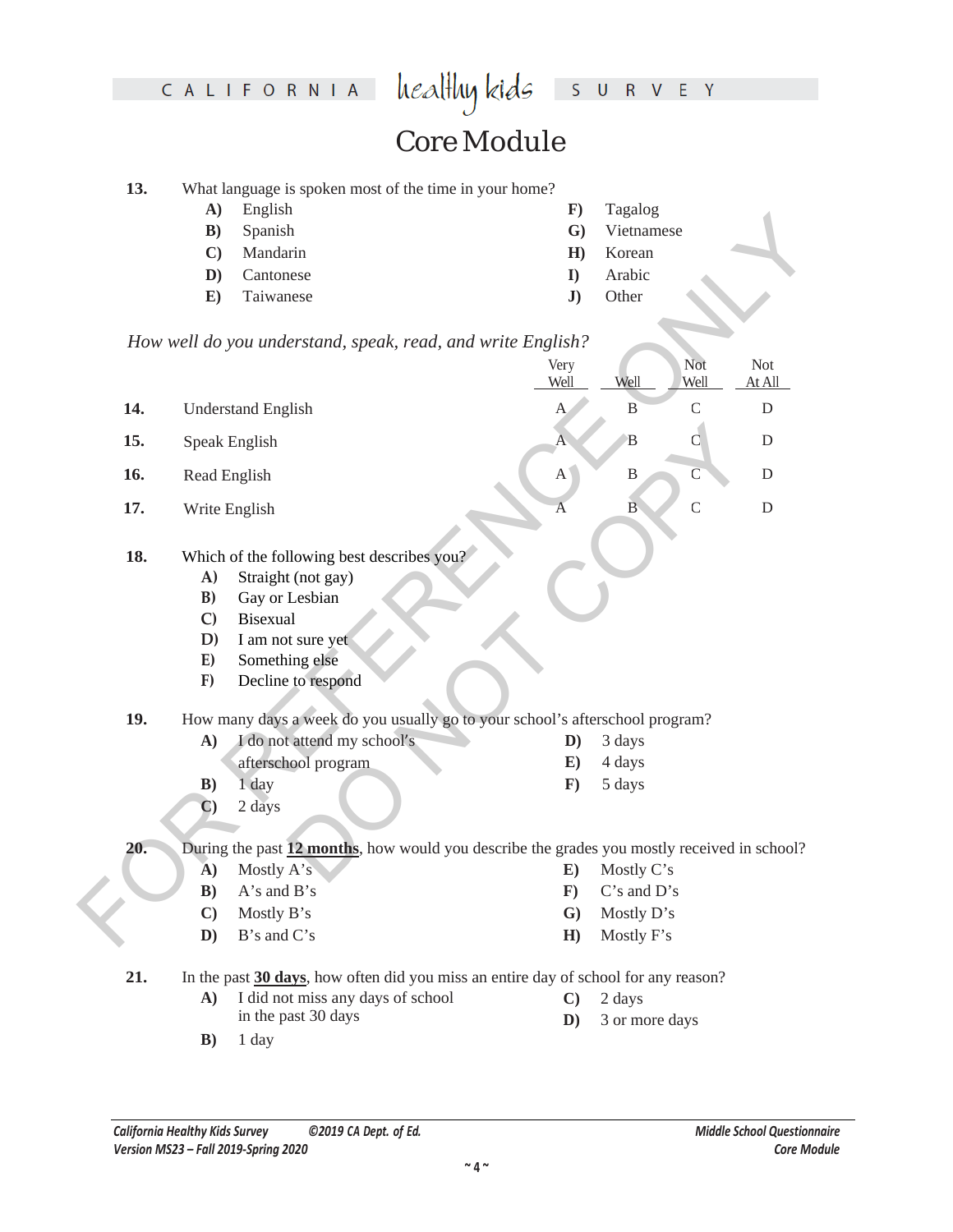#### healthy kids S U R V E Y

# Core Module

- **22.** In the past **30 days**, did you miss a day of school for any of the following reasons? *(Mark All That Apply.)*
	- **A)** Does not apply; I didn't miss any school
	- **B)** Illness (feeling physically sick), including problems with breathing or your teeth
	- **C)** Were being bullied or mistreated at school
	- **D)** Felt very sad, hopeless, anxious, stressed, or angry
	- **E)** Didn't get enough sleep
	- **F)** Didn't feel safe at school or going to and from school
- **G)** Had to take care of or help a family member or friend
- **H)** Wanted to spend time with friends
- **I)** Used alcohol or drugs
- **J)** Were behind in schoolwork or weren't prepared for a test or class assignment
- **K)** Were bored or uninterested in school
- **L)** Had no transportation to school
- **M)** Other reason

- **A)** 0 times
- $B)$  1–2 times
- **C)** A few times
- **D)** Once a month
- **E)** Twice a month
- **F)** Once a week
- **G)** More than once a week

|     | $i$ <sup>+</sup> $i$ <sup>+</sup> $j$ <sup>+</sup> $j$ <sup>+</sup> |                                                                                                         |                      |              |                                                          |             |                   |
|-----|---------------------------------------------------------------------|---------------------------------------------------------------------------------------------------------|----------------------|--------------|----------------------------------------------------------|-------------|-------------------|
|     | $\mathbf{A}$                                                        | Does not apply; I didn't miss any<br>school                                                             | $\mathbf{G}$         |              | Had to take care of or help a<br>family member or friend |             |                   |
|     | B)                                                                  | Illness (feeling physically sick),                                                                      | H)                   |              | Wanted to spend time with friends                        |             |                   |
|     |                                                                     | including problems with breathing                                                                       | $\bf{I}$             |              | Used alcohol or drugs                                    |             |                   |
|     |                                                                     | or your teeth                                                                                           | J)                   |              | Were behind in schoolwork or                             |             |                   |
|     | $\mathbf{C}$                                                        | Were being bullied or mistreated<br>at school                                                           |                      | assignment   | weren't prepared for a test or class                     |             |                   |
|     | $\mathbf{D}$                                                        | Felt very sad, hopeless, anxious,<br>stressed, or angry                                                 | $\mathbf{K}$         | school       | Were bored or uninterested in                            |             |                   |
|     | $\mathbf{E})$                                                       | Didn't get enough sleep                                                                                 | $\mathbf{L}$         |              | Had no transportation to school                          |             |                   |
|     | $\mathbf{F}$                                                        | Didn't feel safe at school or going<br>to and from school                                               | M)                   | Other reason |                                                          |             |                   |
| 23. |                                                                     | During the past 12 months, about how many times did you skip school or cut classes?                     |                      |              |                                                          |             |                   |
|     | $\mathbf{A}$                                                        | 0 times                                                                                                 | $\mathbf{E}$         |              | Twice a month                                            |             |                   |
|     | $\mathbf{B}$                                                        | $1-2$ times                                                                                             | $\mathbf{F}$         | Once a week  |                                                          |             |                   |
|     | $\mathbf{C}$                                                        | A few times                                                                                             | $\mathbf{G}$         |              | More than once a week                                    |             |                   |
|     | D)                                                                  | Once a month                                                                                            |                      |              |                                                          |             |                   |
|     |                                                                     | How strongly do you agree or disagree with the following statements?                                    | Strongly<br>Disagree | Disagree     | Neither<br>Disagree<br>Nor<br>Agree                      | Agree       | Strongly<br>Agree |
| 24. |                                                                     | I feel close to people at this school.                                                                  | A                    | B            | $\mathcal{C}$                                            | D           | E                 |
| 25. |                                                                     | I am happy to be at this school.                                                                        | A                    | B            | $\mathsf{C}$                                             | D           | E                 |
| 26. |                                                                     | I feel like I am part of this school.                                                                   | A                    | $\, {\bf B}$ | $\mathsf{C}$                                             | $\mathbf D$ | E                 |
| 27. |                                                                     | The teachers at this school treat students fairly.                                                      | A                    | $\, {\bf B}$ | $\mathsf{C}$                                             | D           | E                 |
| 28. |                                                                     | I feel safe in my school.                                                                               | A                    | B            | $\mathsf{C}$                                             | D           | E                 |
| 29. |                                                                     | My school is usually clean and tidy.                                                                    | A                    | $\, {\bf B}$ | $\mathsf{C}$                                             | D           | $\mathbf E$       |
| 30. |                                                                     | Teachers at this school communicate with parents<br>about what students are expected to learn in class. | A                    | $\, {\bf B}$ | $\mathcal{C}$                                            | D           | E                 |
| 31. |                                                                     | Parents feel welcome to participate at this school.                                                     | A                    | B            | $\mathsf C$                                              | ${\rm D}$   | ${\bf E}$         |
| 32. |                                                                     |                                                                                                         | A                    | $\mathbf B$  | $\mathsf{C}$                                             | D           | E                 |
| 33. |                                                                     | School staff take parent concerns seriously.                                                            |                      |              |                                                          |             |                   |
|     |                                                                     | I try hard to make sure that I am good<br>at my schoolwork.                                             | $\mathbf{A}$         | $\, {\bf B}$ | $\mathsf C$                                              | D           | E                 |
| 34. | in my work.                                                         | I try hard at school because I am interested                                                            | $\mathbf{A}$         | $\, {\bf B}$ | $\mathbf C$                                              | ${\rm D}$   | E                 |
| 35. | things at school.                                                   | I work hard to try to understand new                                                                    | A                    | $\, {\bf B}$ | $\mathbf C$                                              | D           | E                 |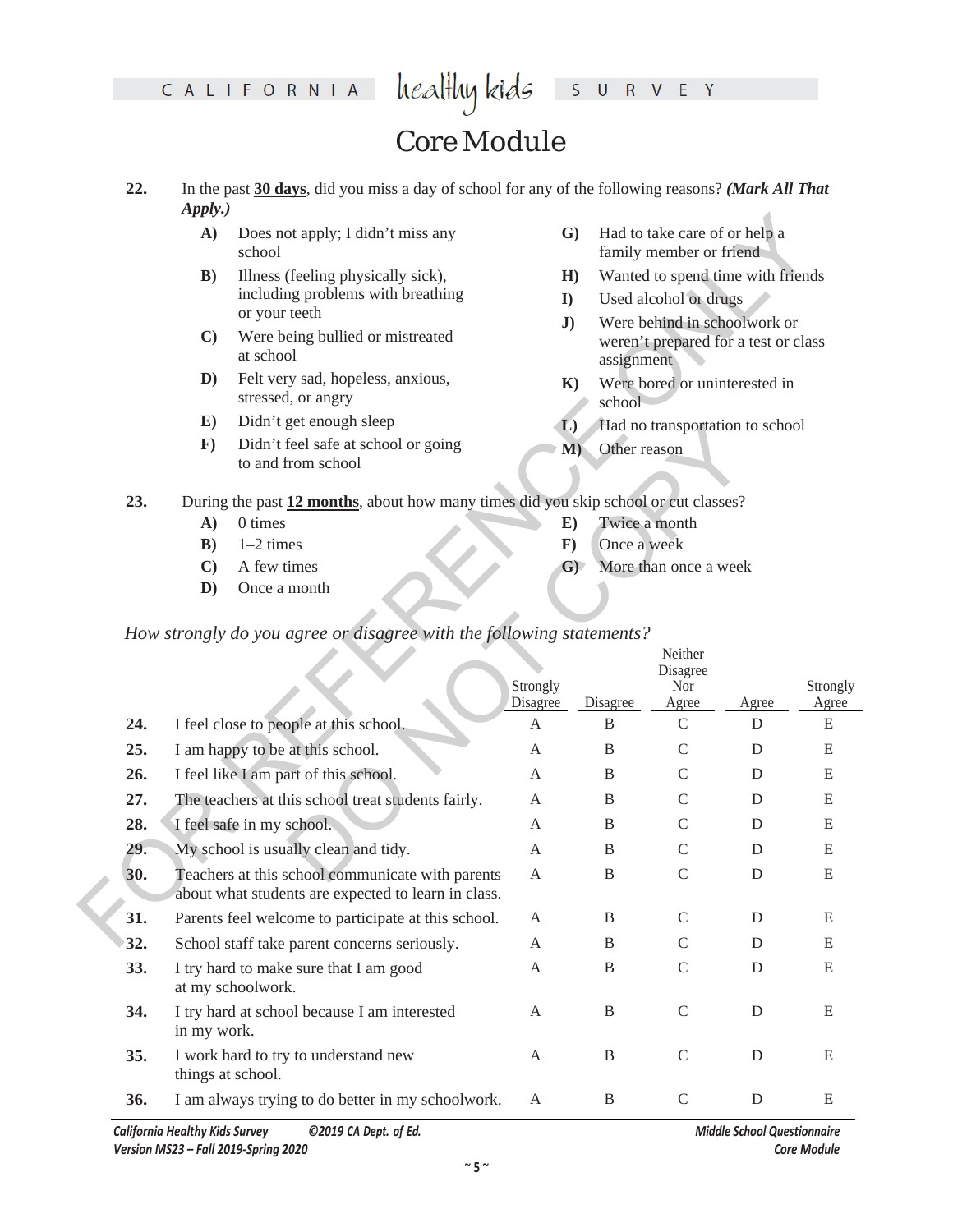## Core Module

## **Please mark on your answer sheet how TRUE you feel each of the following statements is about your SCHOOL and things you might do there.**

|     | At my school, there is a teacher or some other adult |                           |                         |                     |                   |
|-----|------------------------------------------------------|---------------------------|-------------------------|---------------------|-------------------|
|     |                                                      | Not At All<br>True        | <b>A</b> Little<br>True | Pretty Much<br>True | Very Much<br>True |
| 37. | who really cares about me.                           | $\boldsymbol{\mathsf{A}}$ | $\mathbf{B}$            | $\mathsf{C}$        |                   |
| 38. | who tells me when I do a good job.                   |                           | $\, {\bf B}$            | $\mathcal{C}$       |                   |
| 39. | who notices when I'm not there.                      |                           | $\, {\bf B}$            | $\mathsf C$         |                   |
| 40. | who always wants me to do my best.                   | A <sub>1</sub>            | B                       | $\mathcal{C}$       |                   |
| 41. | who listens to me when I have something to say.      |                           | B                       | $\overline{C}$      |                   |
| 42. | who believes that I will be a success.               | A                         | B                       | $\mathsf{C}$        |                   |
|     | At school,                                           |                           |                         |                     |                   |
|     |                                                      | Not At All<br>True        | A Little<br>True        | Pretty Much<br>True | Very Much<br>True |
| 43. | I do interesting activities.                         | $\mathbf{A}$              | B                       | $\mathsf C$         |                   |
| 44. | I help decide things like class activities or rules. | A                         | B                       | $\mathsf{C}$        |                   |
| 45. | I do things that make a difference.                  | A                         | B                       | C                   |                   |
| 46. | I have a say in how things work.                     | A                         | B                       | C                   |                   |
| 47. | I help decide school activities or rules.            | A                         | B                       | $\mathcal{C}$       |                   |
|     |                                                      |                           |                         |                     |                   |

| <b>39.</b> | who notices when I'm not there.                      | A                  | B                | $\mathcal{C}$              | D                        |
|------------|------------------------------------------------------|--------------------|------------------|----------------------------|--------------------------|
| 40.        | who always wants me to do my best.                   | $A_{\parallel}$    | B                | C                          | D                        |
| 41.        | who listens to me when I have something to say.      | A                  | B                | C                          | D                        |
| 42.        | who believes that I will be a success.               | A                  | B                | $\mathcal{C}$              | D                        |
|            | At school,                                           |                    |                  |                            |                          |
|            |                                                      | Not At All<br>True | A Little<br>True | Pretty Much<br><b>True</b> | Very Much<br><b>True</b> |
| 43.        | I do interesting activities.                         | A                  | B                | $\mathcal{C}$              | D                        |
| 44.        | I help decide things like class activities or rules. | A                  | B                | $\mathsf{C}$               | D                        |
| 45.        | I do things that make a difference.                  | A                  | B                | $\mathcal{C}$              | D                        |
| 46.        | I have a say in how things work.                     | A                  | B                | C                          | D                        |
| 47.        | I help decide school activities or rules.            | A                  | B                | $\mathcal{C}$              | D                        |
|            |                                                      |                    |                  |                            |                          |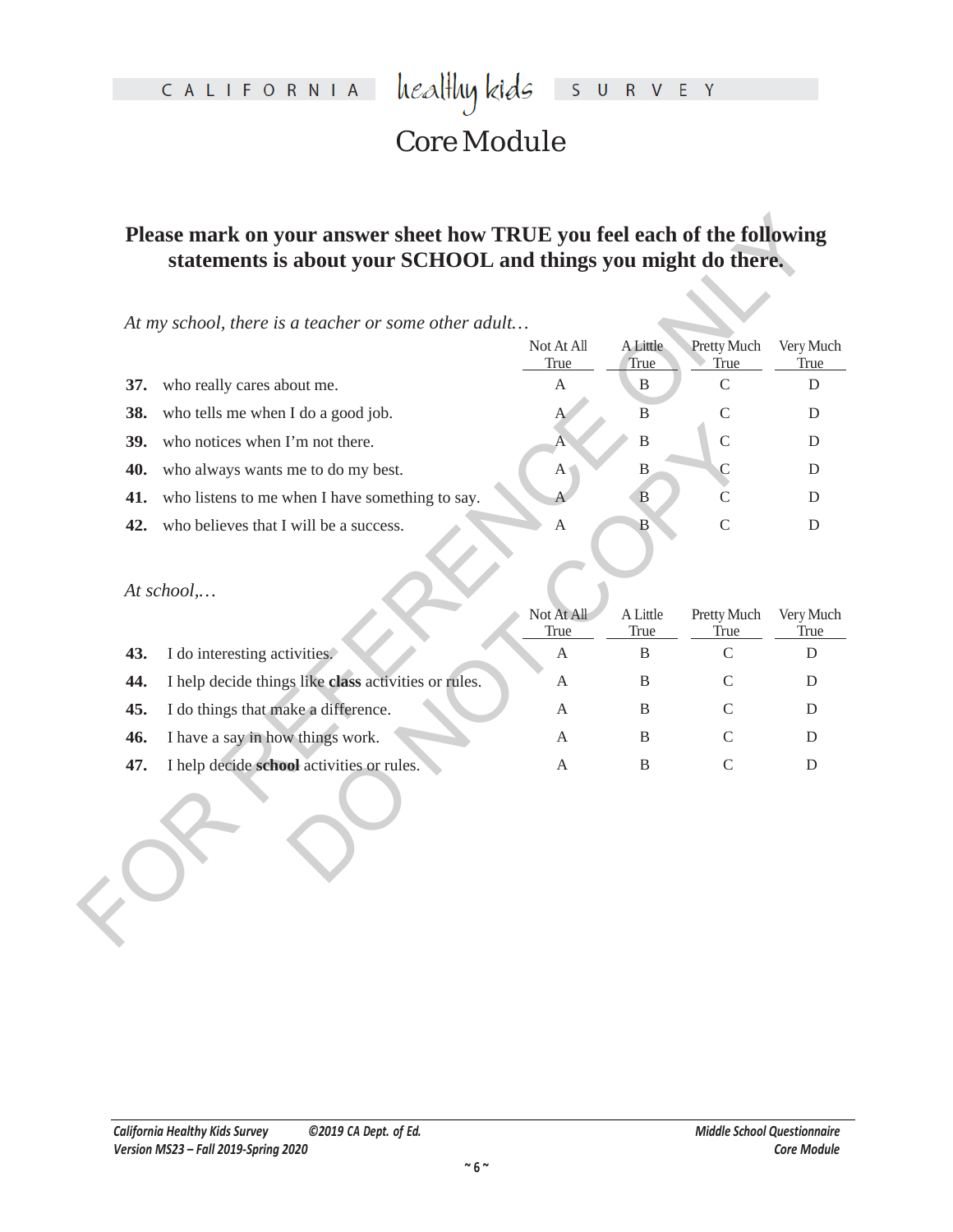# Core Module

**The next questions ask about the use of alcohol, tobacco, marijuana, and other drugs, including pills or medications, to get "high" or for reasons other than medical, as ordered or prescribed by a doctor.**

### **Keep the following definitions in mind:**

- **• One drink of ALCOHOL**, or alcoholic drink (beverage), means one regular size can/bottle of beer or wine cooler, one glass of wine, one mixed drink, or one shot glass of liquor.
- **•** Questions about alcohol do **not** include drinking a few sips of wine for religious purposes.
- **• DRUG** means any substance other than alcohol or tobacco, including pills and medications, used to get "high" ("loaded," "stoned," or "wasted") or for purposes other than prescribed by a doctor.
- drugs, including pills or medications, to get "high" or for crassons other than<br>medical, as ordered or prescribed by a doctor.<br>
Keep the following definitions in mind:<br>
For Concels and MCOHOL correlations of the correlatio any substance other than alcohol or tobacco, including pills and<br>sead to get "high" ("loaded," "stoned," or "wasted") or for purpo<br>scribed by a doctor.<br>**APE PRODUCTS**: Electronic devices like vape pens, e-cigarett<br>th pens, **• VAPES or VAPE PRODUCTS**: Electronic devices like vape pens, e-cigarettes, ehookah, hookah pens, e-vaporizers, tanks, pods, or mods used to inhale a vapor. Can be used to vape many things, including nicotine or just flavoring. Popular brands are JUUL, Suorin, SMOK, Zodiac Constellation, and Stiiizy.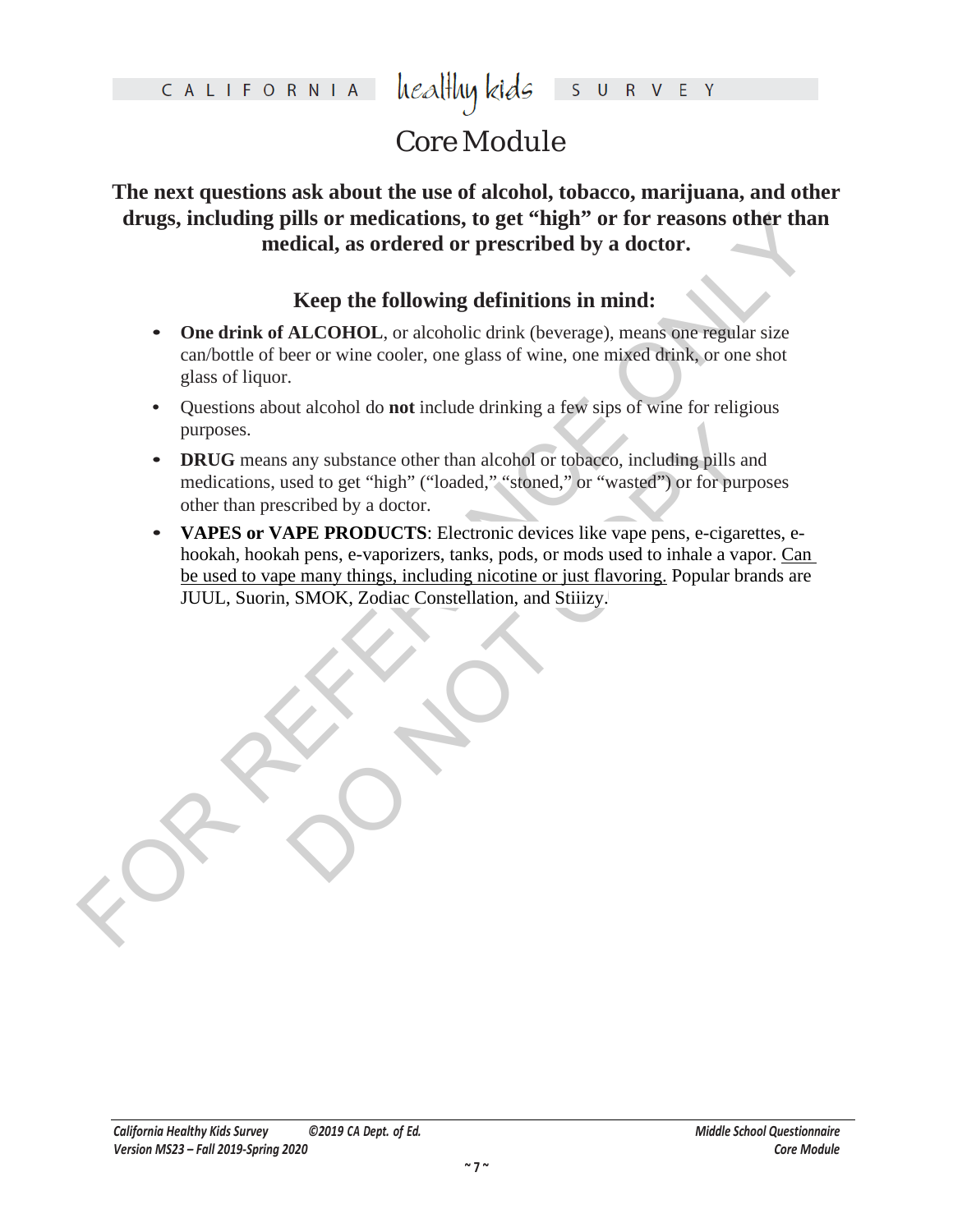# Core Module

*During your life, how many times have you used the following?*

|     |                                                                                                                                  |                                |                      |                                | <b>Number of Times</b> |                         |                              |
|-----|----------------------------------------------------------------------------------------------------------------------------------|--------------------------------|----------------------|--------------------------------|------------------------|-------------------------|------------------------------|
|     |                                                                                                                                  | $\overline{0}$<br><b>Times</b> | $\mathbf{1}$<br>Time | $\overline{2}$<br><b>Times</b> | 3<br><b>Times</b>      | $4 - 6$<br><b>Times</b> | 7 or<br>More<br><b>Times</b> |
| 48. | A cigarette, even one or two puffs                                                                                               | $\mathbf{A}$                   | $\, {\bf B}$         | $\mathcal{C}$                  | Ď                      | ${\bf E}$               | $\boldsymbol{\mathrm{F}}$    |
| 49. | A whole cigarette                                                                                                                | A                              | $\, {\bf B}$         | $\mathsf{C}$                   | $\mathbf D$            | ${\bf E}$               | $\boldsymbol{\mathrm{F}}$    |
| 50. | Smokeless tobacco (dip, chew, or snuff)                                                                                          | A                              | $\, {\bf B}$         | $\mathsf C$                    | D                      | ${\bf E}$               | $\mathbf{F}$                 |
| 51. | Vape products                                                                                                                    | A                              | B                    | C                              | ${\bf D}$              | ${\bf E}$               | $\boldsymbol{\mathrm{F}}$    |
| 52. | One full drink of alcohol (such as a can of beer,<br>glass of wine, wine cooler, or shot of liquor)                              | $\boldsymbol{\mathsf{A}}$      | $\mathbf{B}$         | $\mathsf{C}$                   | ${\rm D}$              | ${\bf E}$               | $\boldsymbol{\mathrm{F}}$    |
| 53. | Marijuana (smoke, vape, eat, or drink)                                                                                           | Α                              | $\overline{B}$       | $\mathsf C$                    | D                      | ${\bf E}$               | $\boldsymbol{\mathrm{F}}$    |
| 54. | Inhalants (things you sniff, huff, or breathe to get<br>"high" such as glue, paint, aerosol sprays,<br>gasoline, poppers, gases) | $\mathbf{A}$                   | $\overline{B}$       | С                              | $\overline{D}$         | ${\bf E}$               | $\boldsymbol{\mathrm{F}}$    |
| 55. | <b>Derbisol</b>                                                                                                                  | $\mathbf{A}$                   | $\, {\bf B}$         |                                | $\mathbf D$            | ${\bf E}$               | $\boldsymbol{\mathrm{F}}$    |
| 56. | Any other drug, pill, or medicine to get "high"<br>or for reasons other than medical                                             | A                              | $\overline{B}$       | $\overline{C}$                 | ${\bf D}$              | $\mathbf E$             | $\boldsymbol{\mathrm{F}}$    |
|     |                                                                                                                                  |                                |                      |                                |                        |                         |                              |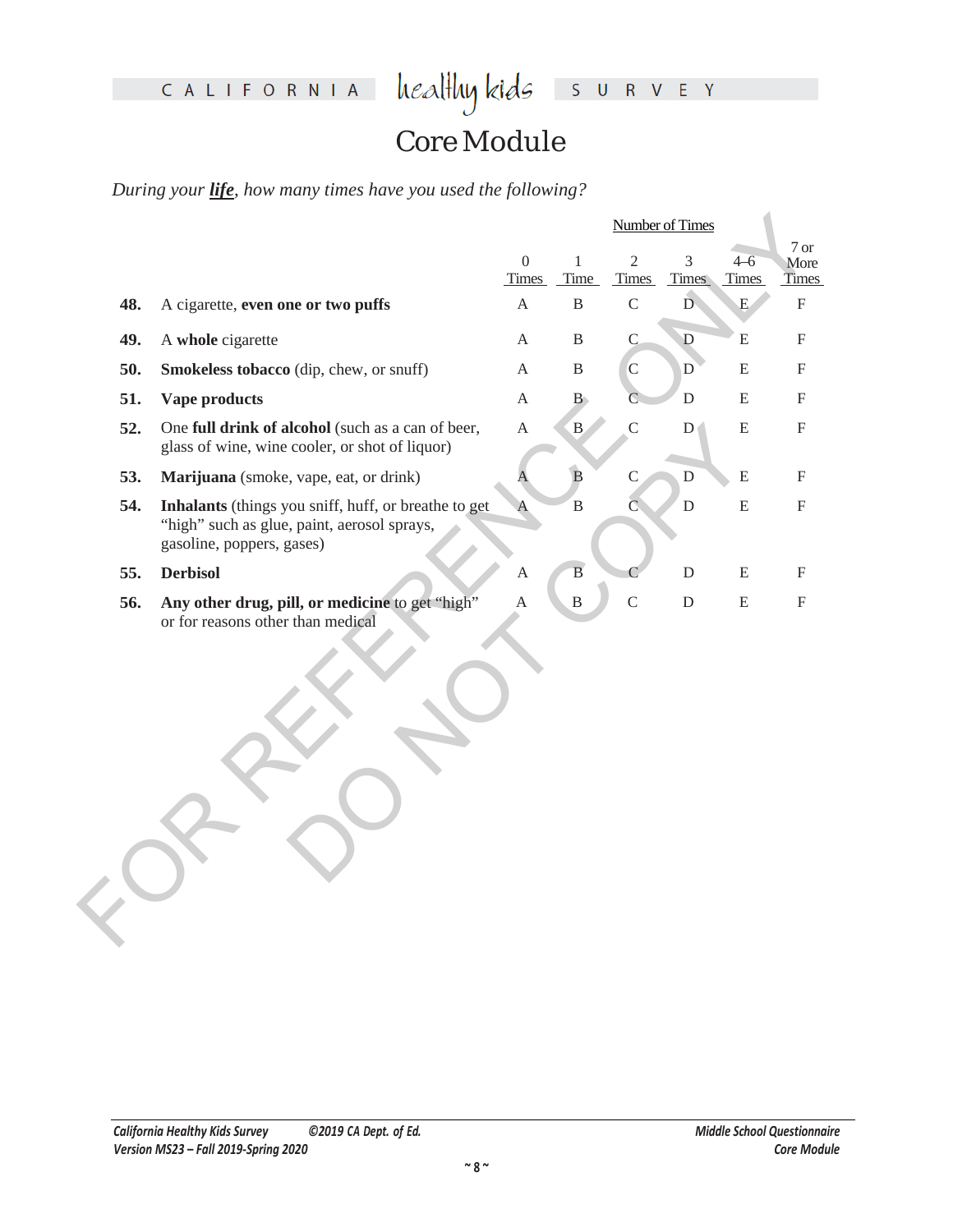# Core Module

*During your life, how many times have you been…* 

|     |                                                            | Number of Times                  |      |              |                   |                         |                                  |
|-----|------------------------------------------------------------|----------------------------------|------|--------------|-------------------|-------------------------|----------------------------------|
|     |                                                            | $\left( \right)$<br><b>Times</b> | Time | <b>Times</b> | 3<br><b>Times</b> | $4 - 6$<br><b>Times</b> | $7 \text{ or }$<br>More<br>Times |
| 57. | very drunk or sick after drinking <b>alcohol?</b>          | A                                | B    | C            | D                 | E                       | $\mathbf F$                      |
| 58. | "high" (loaded, stoned, or wasted) from using<br>drugs?    | A                                | B    | C            | $\mathbf D$       | E                       | F                                |
| 59. | drunk on alcohol or "high" on drugs on<br>school property? | А                                | B    |              | D                 | Е                       | F                                |

|     | During your life, how many times have you used marijuana in any of the following ways:                                                                                                                                                                                                                                                                                                                                                                    |              |              |               |                 |                  |                              |
|-----|-----------------------------------------------------------------------------------------------------------------------------------------------------------------------------------------------------------------------------------------------------------------------------------------------------------------------------------------------------------------------------------------------------------------------------------------------------------|--------------|--------------|---------------|-----------------|------------------|------------------------------|
|     |                                                                                                                                                                                                                                                                                                                                                                                                                                                           |              |              |               | Number of Times |                  |                              |
|     |                                                                                                                                                                                                                                                                                                                                                                                                                                                           | <b>Times</b> | Time         | Times         | 3<br>Times      | $4 - 6$<br>Times | 7 or<br>More<br><b>Times</b> |
| 60. | <b>Smoke</b> it?                                                                                                                                                                                                                                                                                                                                                                                                                                          | А            | B            |               | D               | E                | F                            |
| 61. | In a <b>vaping device</b> (vape pens, mods,<br>portable vaporizers)?                                                                                                                                                                                                                                                                                                                                                                                      | A            | $\, {\bf B}$ | $\mathcal{C}$ | D               | E                | F                            |
| 62. | Eat or drink it in products made with marijuana?                                                                                                                                                                                                                                                                                                                                                                                                          | A            | B            | $\mathcal{C}$ | D               | E                | F                            |
|     | During the past 30 days, on how many days did you use                                                                                                                                                                                                                                                                                                                                                                                                     | 0            |              | 2             |                 |                  | 20-30                        |
|     |                                                                                                                                                                                                                                                                                                                                                                                                                                                           | Days         | Day          | Days          | $3-9$<br>Days   | $10-19$<br>Days  | Days                         |
| 63. | cigarettes?                                                                                                                                                                                                                                                                                                                                                                                                                                               | A            | B            | $\mathcal{C}$ | D               | E                | F                            |
|     | 64. smokeless tobacco (dip, chew, or snuff)?                                                                                                                                                                                                                                                                                                                                                                                                              | A            | B            | $\mathcal{C}$ | D               | E                | F                            |
| 65. | vape products?                                                                                                                                                                                                                                                                                                                                                                                                                                            | A            | B            | $\mathcal{C}$ | D               | E                | F                            |
| 66. | one or more drinks of alcohol?                                                                                                                                                                                                                                                                                                                                                                                                                            | A            | B            | $\mathcal{C}$ | D               | E                | F                            |
|     | $\begin{array}{ccccccccccccccccc} \multicolumn{4}{c }{\textbf{1} } & \multicolumn{4}{c }{\textbf{2} } & \multicolumn{4}{c }{\textbf{3} } & \multicolumn{4}{c }{\textbf{4} } & \multicolumn{4}{c }{\textbf{5} } & \multicolumn{4}{c }{\textbf{6} } & \multicolumn{4}{c }{\textbf{7} } & \multicolumn{4}{c }{\textbf{8} } & \multicolumn{4}{c }{\textbf{9} } & \multicolumn{4}{c }{\textbf{1} } & \multicolumn{4}{c }{\textbf{1} } & \multicolumn{4}{c }{\$ |              |              |               |                 |                  |                              |

|     |                                                                                        |                              |                      |                                | <b>Number of Times</b> |                         |                              |
|-----|----------------------------------------------------------------------------------------|------------------------------|----------------------|--------------------------------|------------------------|-------------------------|------------------------------|
|     |                                                                                        | $\mathbf{0}$<br><b>Times</b> | $\mathbf{1}$<br>Time | $\overline{2}$<br><b>Times</b> | 3<br>Times             | $4 - 6$<br><b>Times</b> | 7 or<br>More<br><b>Times</b> |
| 57. | very drunk or sick after drinking alcohol?                                             | A                            | B                    | $\mathcal{C}$                  | D                      | E                       | F                            |
| 58. | "high" (loaded, stoned, or wasted) from using<br>drugs?                                | А                            | B                    | C                              | $\mathbf D$            | E                       | F                            |
| 59. | drunk on alcohol or "high" on drugs on<br>school property?                             | A                            | B                    | C                              | D                      | ${\bf E}$               | F                            |
|     | During your life, how many times have you used marijuana in any of the following ways: |                              |                      |                                |                        |                         |                              |
|     |                                                                                        |                              |                      |                                | <b>Number of Times</b> |                         |                              |
|     |                                                                                        | $\theta$<br>Times            | 1<br>Time            | $\overline{2}$<br>Times        | 3<br>Times             | $4 - 6$<br><b>Times</b> | 7 or<br>More<br><b>Times</b> |
|     | 60. Smoke it?                                                                          | А                            | $\, {\bf B}$         | $\mathcal{C}$                  | D                      | E                       | $\mathbf{F}$                 |
| 61. | In a vaping device (vape pens, mods,<br>portable vaporizers)?                          | А                            | $\, {\bf B}$         | $\mathcal{C}$                  | D                      | E                       | F                            |
|     | 62. Eat or drink it in products made with marijuana?                                   | A                            | $\overline{B}$       | $\mathcal{C}$                  | D                      | E                       | F                            |
|     | During the past 30 days, on how many days did you use                                  |                              |                      |                                |                        |                         |                              |
|     |                                                                                        | $\boldsymbol{0}$<br>Days     | 1<br>Day             | 2<br>Days                      | $3-9$<br>Days          | $10-19$<br>Days         | 20-30<br>Days                |
|     | 63. cigarettes?                                                                        | A                            | B                    | $\mathcal{C}$                  | D                      | E                       | F                            |
|     | 64. smokeless tobacco (dip, chew, or snuff)?                                           | A                            | B                    | $\mathcal{C}$                  | D                      | E                       | F                            |
| 65. | vape products?                                                                         | A                            | B                    | $\mathcal{C}$                  | D                      | E                       | $\mathbf{F}$                 |
| 66. | one or more drinks of alcohol?                                                         | A                            | B                    | $\mathcal{C}$                  | D                      | E                       | F                            |
|     | 67. five or more drinks of alcohol in a row,<br>that is, within a couple of hours?     | A                            | B                    | C                              | D                      | E                       | F                            |
|     | 68. marijuana (smoke, vape, eat, or drink)?                                            | A                            | B                    | C                              | D                      | E                       | F                            |
| 69. | inhalants (things you sniff, huff, or breathe to<br>get "high")?                       | A                            | B                    | C                              | D                      | E                       | F                            |
| 70. | any other drug, pill, or medicine to get "high" or<br>for reasons other than medical?  | A                            | B                    | $\mathcal{C}$                  | D                      | E                       | F                            |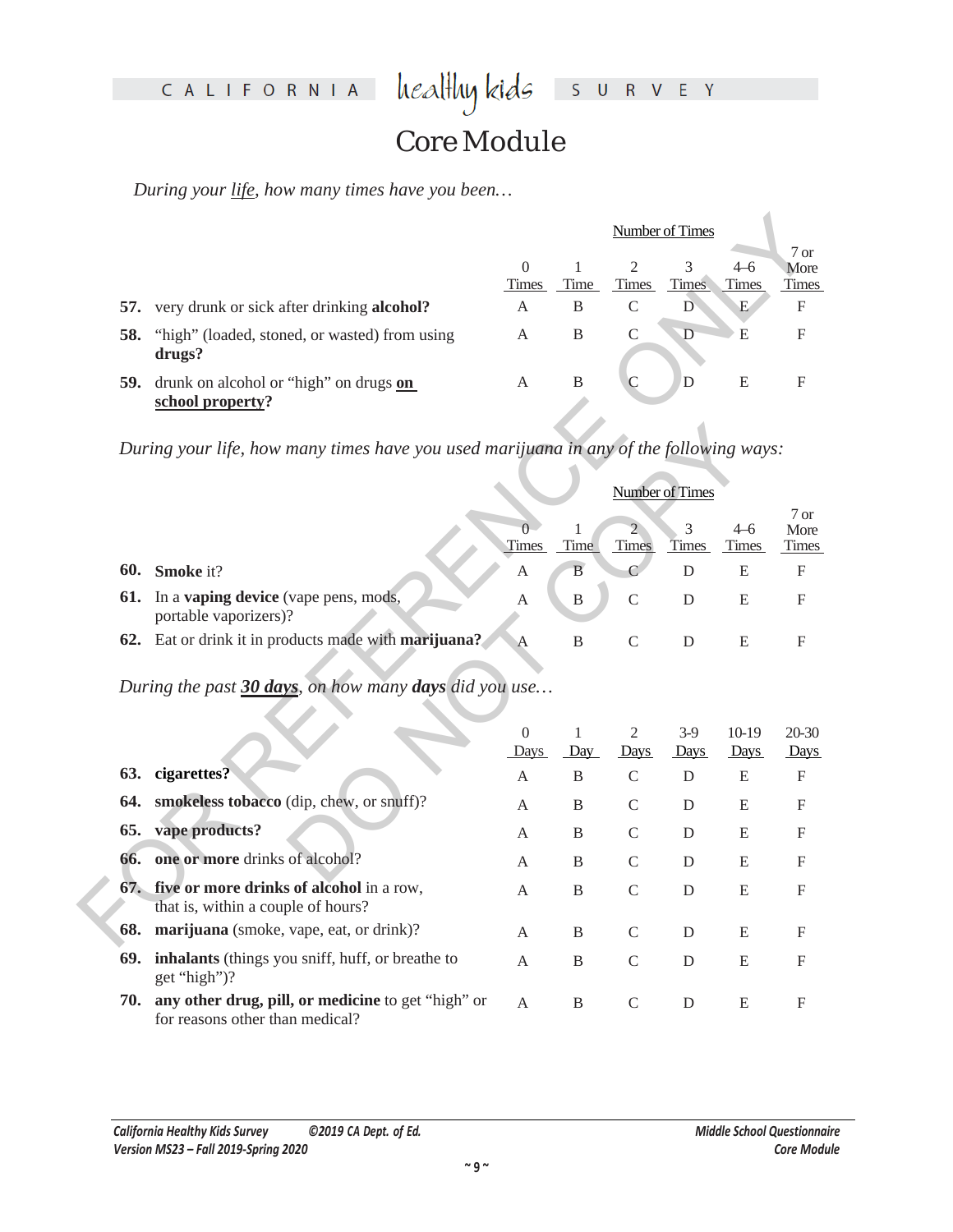## Core Module

*During the past 30 days, on how many days on school property did you …* 

|     |                                                                                           | $\left( \right)$<br>Days | Day | Days          | $3-9$<br>Days | $10-19$<br>Days | $20-30$<br>Days |
|-----|-------------------------------------------------------------------------------------------|--------------------------|-----|---------------|---------------|-----------------|-----------------|
| 71. | smoke cigarettes?                                                                         | A                        | B   |               | D             | E               | F               |
| 72. | use <b>smokeless tobacco</b> (dip, chew, or snuff)?                                       | A                        | B   | $\mathcal{C}$ | D             | E               | F               |
| 73. | vape?                                                                                     | A                        | B   | $\mathcal{C}$ | D             | E               | $\mathbf{F}$    |
|     | 74. have at least one drink of alcohol?                                                   | A                        | B   | C             | D             | E               | $\mathbf{F}$    |
|     | <b>75.</b> use <b>marijuana</b> (smoke, vape, eat, or drink)?                             | A                        | B   |               | D             | E               | F               |
| 76. | use any other drug, pill, or medicine to get<br>"high" or for reasons other than medical? | A                        | B   |               | D             | E               | F               |
| 77. | breathe the smoke or vapor from someone who<br>was using cigarettes or e-cigarettes?      |                          | R   |               | Ð             | E               | F               |

|     |                                                                                                        | $\Omega$<br>Days | 1<br>Day       | $\overline{2}$<br>Days | $3-9$<br>Days                | $10-19$<br><b>Days</b> | 20-30<br>Days             |  |
|-----|--------------------------------------------------------------------------------------------------------|------------------|----------------|------------------------|------------------------------|------------------------|---------------------------|--|
|     | 71. smoke cigarettes?                                                                                  | A                | B              | $\mathcal{C}$          | $\mathbf D$                  | E                      | $\mathbf{F}$              |  |
| 72. | use smokeless tobacco (dip, chew, or snuff)?                                                           | A                | B              | $\mathcal{C}$          | $\overline{D}$               | E                      | $\mathbf F$               |  |
| 73. | vape?                                                                                                  | A                | B              | $\mathcal{C}$          | D                            | E                      | F                         |  |
| 74. | have at least one drink of alcohol?                                                                    | A                | B              | $\mathcal{C}$          | $\overline{D}$               | E                      | F                         |  |
| 75. | use marijuana (smoke, vape, eat, or drink)?                                                            | A                | B              |                        | D                            | E                      | F                         |  |
| 76. | use any other drug, pill, or medicine to get<br>"high" or for reasons other than medical?              | A                | $\overline{B}$ | $\overline{C}$         | D                            | E                      | F                         |  |
| 77. | breathe the smoke or vapor from someone who<br>was using cigarettes or e-cigarettes?                   |                  | $\mathbf{B}$   | $\overline{C}$         | D                            | E                      | $\boldsymbol{\mathrm{F}}$ |  |
|     | How much do people risk harming themselves physically and in other ways when they do the<br>following? |                  |                |                        |                              |                        |                           |  |
|     |                                                                                                        |                  |                |                        | <b>How Much Risk or Harm</b> |                        |                           |  |
|     |                                                                                                        |                  |                | Great                  | Moderate                     | Slight                 | None                      |  |
|     | <b>78.</b> Smoke cigarettes occasionally                                                               |                  |                | A                      | <sub>B</sub>                 | $\mathcal{C}$          | D                         |  |
|     | 79. Smoke 1 or more packs of cigarettes each day                                                       |                  |                | A                      | <sub>B</sub>                 | C                      | D                         |  |
|     | 80. Use vape products occasionally                                                                     |                  |                | A                      | B                            | C                      | D                         |  |
|     | 81. Use vape products several times a day (100 puffs or<br>more)                                       |                  |                | A                      | B                            | $\mathcal{C}$          | D                         |  |
|     | 82. Drink alcohol (beer, wine, liquor) occasionally                                                    |                  |                | A                      | B                            | C                      | D                         |  |
|     | 83. Have five or more drinks of alcohol once or twice a week                                           |                  |                | A                      | B                            | $\mathcal{C}$          | D                         |  |
|     | 84. Use marijuana occasionally (smoke, vape, eat, or drink)                                            |                  |                | A                      | B                            | C                      | D                         |  |
|     | 85. Use marijuana daily                                                                                |                  |                | A                      | B                            | $\mathcal{C}$          | D                         |  |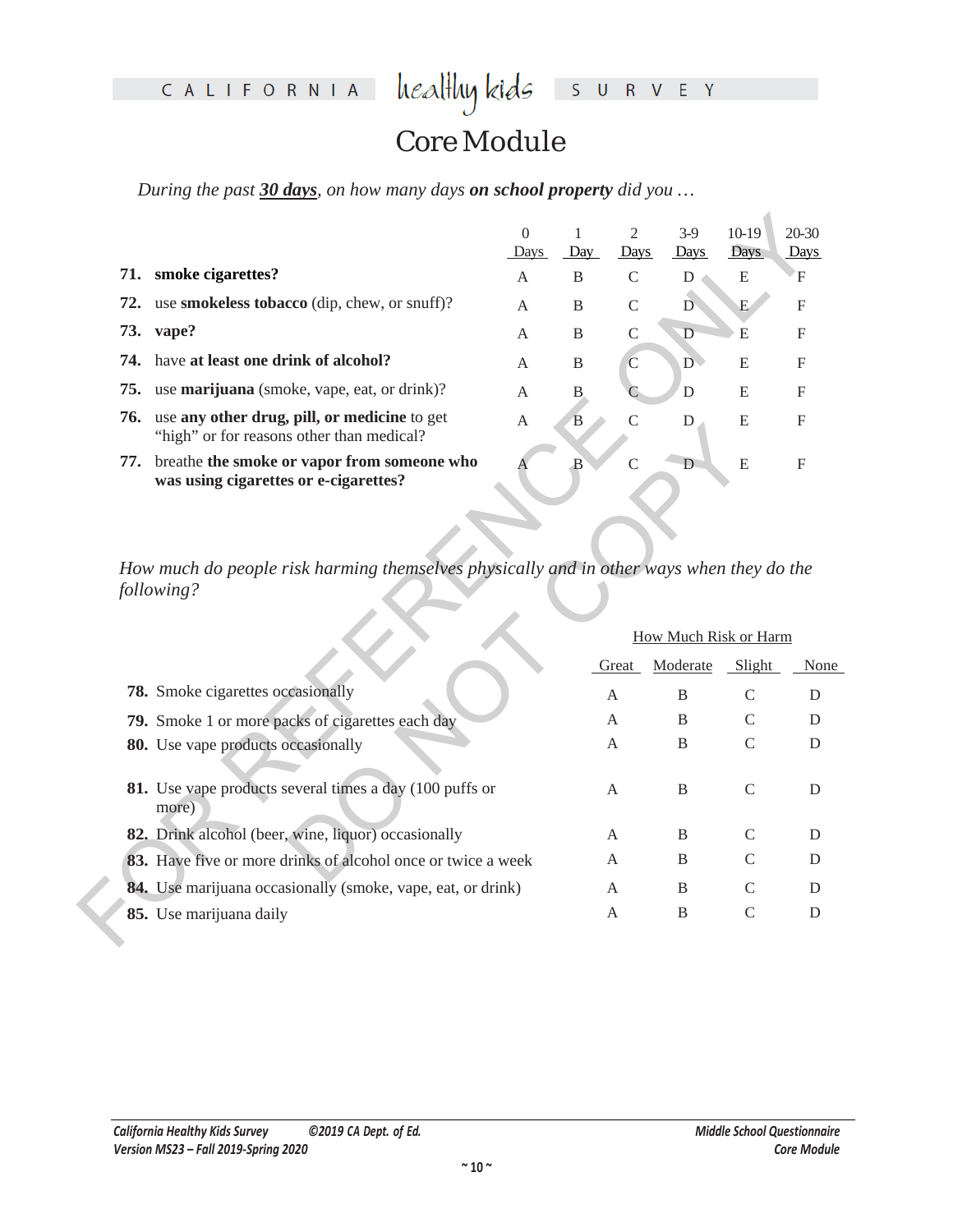heal<del>l</del>luy kids S U R V E Y

## Core Module

*How difficult is it for students in your grade to get any of the following if they really want them?* 

|     |                         |                                                                                                 |           | Very             | Fairly<br>Difficult Difficult | Fairly<br>Easy | Very<br>Easy | Don't<br><b>Know</b> |
|-----|-------------------------|-------------------------------------------------------------------------------------------------|-----------|------------------|-------------------------------|----------------|--------------|----------------------|
| 86. | Cigarettes              |                                                                                                 |           | $\mathbf{A}$     | $\, {\bf B}$                  | C              | ${\rm D}$    | E                    |
| 87. | Vape products           |                                                                                                 |           | $\mathbf{A}$     | $\, {\bf B}$                  |                | D            | ${\bf E}$            |
|     |                         |                                                                                                 |           |                  |                               |                |              |                      |
| 88. | Alcohol                 |                                                                                                 |           | $\mathbf{A}$     | $\mathbf B$                   | $\mathcal{C}$  | $\mathbf D$  | ${\bf E}$            |
| 89. |                         | Marijuana                                                                                       |           | $\boldsymbol{A}$ | $\mathbf{B}$                  | C              | ${\bf D}$    | ${\bf E}$            |
|     |                         |                                                                                                 |           |                  |                               |                |              |                      |
| 90. |                         | Does your school have a policy that bans tobacco use and vaping on school property and at       |           |                  |                               |                |              |                      |
|     |                         | school sponsored events?<br>N <sub>o</sub>                                                      |           |                  |                               |                |              |                      |
|     | A)<br>B)                | Yes                                                                                             |           |                  |                               |                |              |                      |
|     | $\mathbf{C}$            | Don't know                                                                                      |           |                  |                               |                |              |                      |
|     |                         |                                                                                                 |           |                  |                               |                |              |                      |
| 91. |                         | During your life, how many times have you ridden in a car driven by someone who had been        |           |                  |                               |                |              |                      |
|     | using alcohol or drugs? |                                                                                                 |           |                  |                               |                |              |                      |
|     | $\mathbf{A}$            | Never                                                                                           |           |                  |                               |                |              |                      |
|     | B)                      | 1 time                                                                                          |           |                  |                               |                |              |                      |
|     | $\mathbf{C}$            | 2 times                                                                                         |           |                  |                               |                |              |                      |
|     | D)                      | 3 to 6 times                                                                                    |           |                  |                               |                |              |                      |
|     | E)                      | 7 or more times                                                                                 |           |                  |                               |                |              |                      |
|     |                         | Next are questions about violence, safety, harassment, & bullying on school                     |           |                  |                               |                |              |                      |
|     |                         |                                                                                                 | property. |                  |                               |                |              |                      |
|     |                         |                                                                                                 |           |                  |                               |                |              |                      |
| 92. |                         | How safe do you feel when you are at school?                                                    |           |                  |                               |                |              |                      |
|     | A)                      | Very safe                                                                                       |           |                  |                               |                |              |                      |
|     | B)                      | Safe                                                                                            |           |                  |                               |                |              |                      |
|     | $\mathbf{C}$            | Neither safe nor unsafe                                                                         |           |                  |                               |                |              |                      |
|     | D)                      | Unsafe                                                                                          |           |                  |                               |                |              |                      |
|     | E)                      | Very unsafe                                                                                     |           |                  |                               |                |              |                      |
| 93  |                         | In a normal week how many days are you home after school for at least one hour without an adult |           |                  |                               |                |              |                      |

- **A)** No
- **B)** Yes
- **C)** Don't know
- **91.** During your **life**, how many times have you ridden in a car driven by someone who had been using alcohol or drugs?
	- **A)** Never
	- **B)** 1 time
	- **C)** 2 times
	- **D)** 3 to 6 times
	- **E)** 7 or more times

# The May a policy that bans tobacco use and vaping on school property and a<br>tevents?<br>the devents?<br>mow<br>how many times have you ridden in a car driven by someone who had be<br>drugs?<br>mes<br>mes<br>about violence, safety, harassment, & **Next are questions about violence, safety, harassment, & bullying on school property.**

- **92.** How safe do you feel when you are at school?
	- **A)** Very safe
	- **B)** Safe
	- **C)** Neither safe nor unsafe
	- **D)** Unsafe
	- **E)** Very unsafe
- **93.** In a normal week, how many days are you home after school for at least one hour without an adult there?
	- **A)** Never
	- **B)** 1 day
	- **C)** 2 days
	- **D)** 3 days
	- $E)$  4 days
	- **F)** 5 days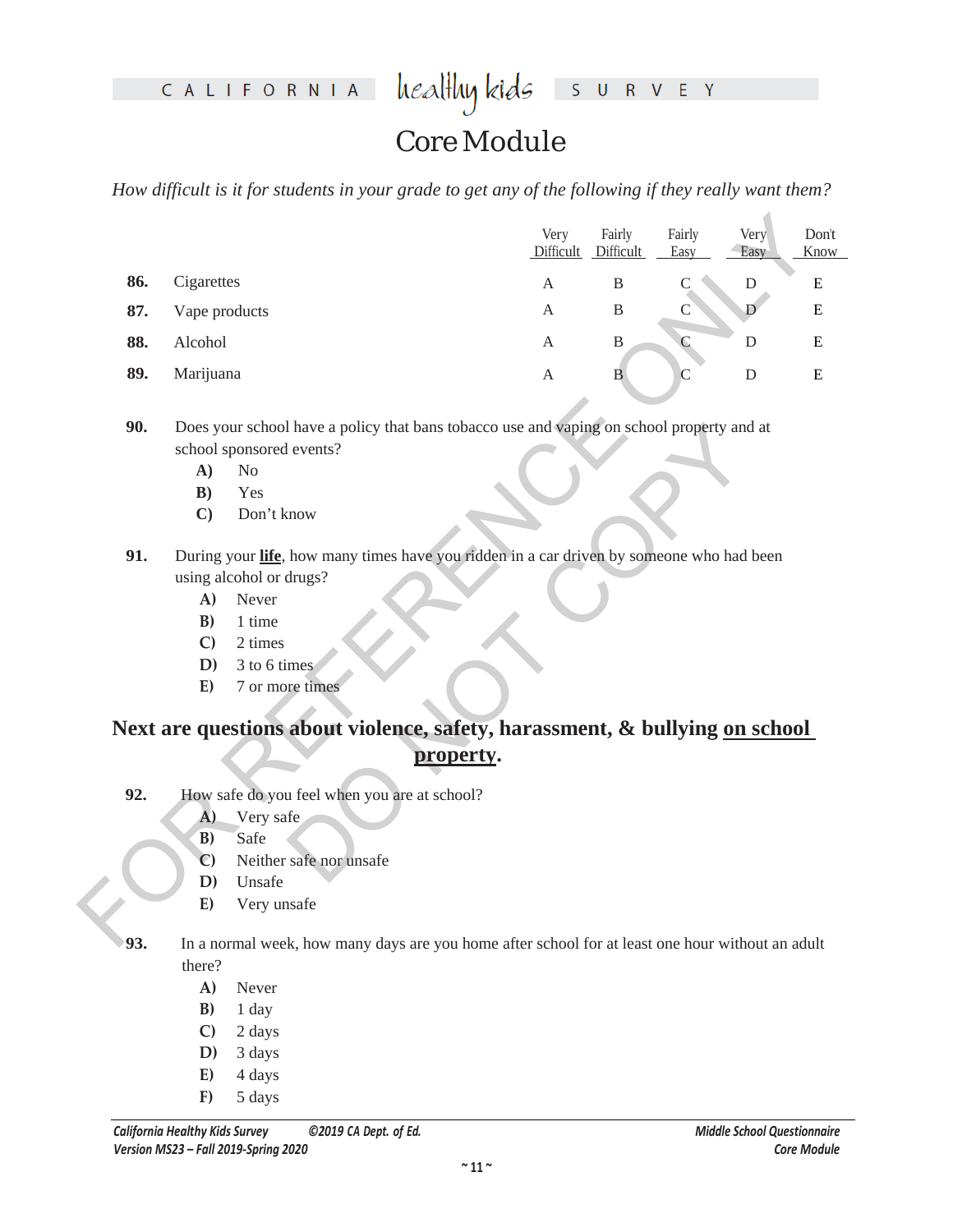## Core Module

*During the past 12 months, how many times on school property have you…*

|      |                                                                                            | <b>Happened on School Property</b> |                |                     |                    |  |
|------|--------------------------------------------------------------------------------------------|------------------------------------|----------------|---------------------|--------------------|--|
|      |                                                                                            | 0 Times                            | 1 Time         | $2$ to $3$<br>Times | 4 or More<br>Times |  |
| 94.  | been pushed, shoved, slapped, hit, or kicked by<br>someone who wasn't just kidding around? | $\mathbf{A}$                       | B              |                     | D                  |  |
| 95.  | been afraid of being beaten up?                                                            | A                                  | B              | $\overline{C}$      | D                  |  |
| 96.  | been in a physical fight?                                                                  | A                                  | $\, {\bf B}$   | $\mathcal{C}$       | D                  |  |
| 97.  | had mean rumors or lies spread about you?                                                  | А                                  | $\overline{B}$ | $\mathcal{C}$       | D                  |  |
| 98.  | had sexual jokes, comments, or gestures made to<br>you?                                    | $\overline{A}$                     | $\, {\bf B}$   | $\mathcal{C}$       | D                  |  |
| 99.  | been made fun of because of your looks or the way<br>you talk?                             |                                    | B.             | $\overline{C}$      | D                  |  |
| 100. | had your property stolen or deliberately damaged,<br>such as your car, clothing, or books? | А                                  | $\mathbf B$    | $\mathcal{C}$       | D                  |  |
| 101. | been offered, sold, or given an illegal drug?                                              | А                                  | $\mathbf{B}$   | $\mathcal{C}$       | D                  |  |
| 102. | damaged school property on purpose?                                                        | $\overline{A}$                     | B              | $\mathcal{C}$       | D                  |  |
| 103. | carried a gun?                                                                             | A                                  | B              | $\mathcal{C}$       | D                  |  |
| 104. | carried any other weapon (such as a knife or club)?                                        | A                                  | B              | C                   | D                  |  |
| 105. | been threatened or injured with a weapon (gun,<br>knife, club, etc.)?                      | A                                  | B              | $\mathsf{C}$        | D                  |  |
| 106. | seen someone carrying a gun, knife, or other<br>weapon?                                    | $\mathbf{A}$                       | B              | $\mathcal{C}$       | D                  |  |
| 107. | been threatened with harm or injury?                                                       | A                                  | B              | C                   | D                  |  |
| 108. | been made fun of, insulted, or called names?                                               | A                                  | B              | $\mathcal{C}$       | D                  |  |
|      |                                                                                            |                                    |                |                     |                    |  |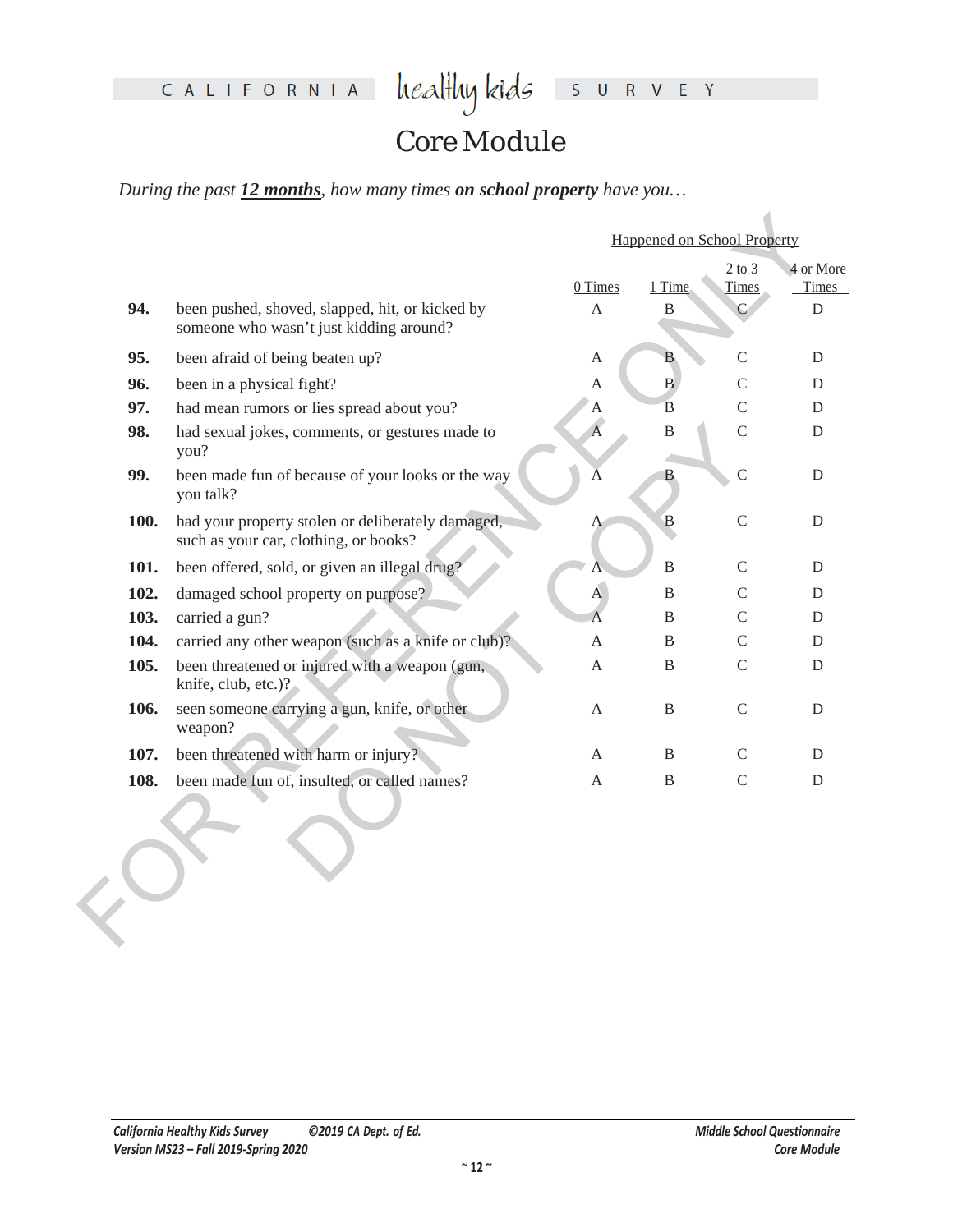# healthykids surver

## Core Module

*During the past 12 months, how many times on school property were you harassed or bullied for any of the following reasons?* [You were **bullied** if you were shoved, hit, threatened, called mean names, teased, or had other unpleasant physical or verbal things done to you repeatedly or in a severe way. It is **not bullying** when two students of about the same strength or power quarrel or fight.]

| or fight.] |                                                                  |                                                                                                     |              |                                    |                            |                    |  |  |  |
|------------|------------------------------------------------------------------|-----------------------------------------------------------------------------------------------------|--------------|------------------------------------|----------------------------|--------------------|--|--|--|
|            |                                                                  |                                                                                                     |              | <b>Happened on School Property</b> |                            |                    |  |  |  |
|            |                                                                  |                                                                                                     | 0 Times      | 1 Time                             | $2$ to $3$<br><b>Times</b> | 4 or More<br>Times |  |  |  |
| 109.       |                                                                  | Your race, ethnicity, or national origin                                                            | A            | $\, {\bf B}$                       | $\mathsf{C}$               | ${\rm D}$          |  |  |  |
| 110.       | Your religion                                                    |                                                                                                     | Α            | B                                  | $\mathcal{C}$              | D                  |  |  |  |
| 111.       | Your gender                                                      |                                                                                                     | $\mathbf{A}$ | $\, {\bf B}$                       | $\mathcal{C}$              | D                  |  |  |  |
| 112.       |                                                                  | Because you are gay, lesbian, or bisexual or someone<br>thought you were                            | А            | $\, {\bf B}$                       | $\overline{C}$             | D                  |  |  |  |
| 113.       | A physical or mental disability                                  |                                                                                                     | $\mathbf{A}$ | $\overline{B}$                     | C                          | $\mathbf D$        |  |  |  |
| 114.       | were                                                             | You are an immigrant or someone thought you                                                         | Α            | $\mathbf B$                        | $\mathcal{C}$              | $\mathbf D$        |  |  |  |
| 115.       |                                                                  | Any other reason                                                                                    |              | $\, {\bf B}$                       | $\mathcal{C}$              | ${\rm D}$          |  |  |  |
| 116.       |                                                                  | During the past 12 months, how many times did other students spread mean rumors or lies, or hurtful |              |                                    |                            |                    |  |  |  |
|            | pictures, about you online, on social media, or on a cell phone? |                                                                                                     |              |                                    |                            |                    |  |  |  |
|            | A)                                                               | 0 times (never)                                                                                     |              |                                    |                            |                    |  |  |  |
|            | B)                                                               | 1 time                                                                                              |              |                                    |                            |                    |  |  |  |
|            | $\mathbf{C}$                                                     | $2-3$ times                                                                                         |              |                                    |                            |                    |  |  |  |
|            | D)                                                               | 4 or more times                                                                                     |              |                                    |                            |                    |  |  |  |
| 117.       | Do you consider yourself a member of a gang?                     |                                                                                                     |              |                                    |                            |                    |  |  |  |
|            | A)                                                               | No                                                                                                  |              |                                    |                            |                    |  |  |  |
|            | B)                                                               | Yes                                                                                                 |              |                                    |                            |                    |  |  |  |
| 118.       |                                                                  | During the past 12 months, did you ever feel so sad or hopeless almost every day for two weeks or   |              |                                    |                            |                    |  |  |  |
|            | more that you stopped doing some usual activities?               |                                                                                                     |              |                                    |                            |                    |  |  |  |
|            | A)                                                               | No                                                                                                  |              |                                    |                            |                    |  |  |  |

- **A)** 0 times (never)
- **B)** 1 time
- **C)** 2–3 times
- **D)** 4 or more times
- **117.** Do you consider yourself a member of a gang?
	- **A)** No
	- **B)** Yes
- **118.** During the past **12 months**, did you ever feel so sad or hopeless almost every day for **two weeks or more** that you stopped doing some usual activities?
	- **A)** No
	- **B)** Yes

**119.** During the past **12 months**, did you ever seriously consider attempting suicide?

- **A)** No
- **B)** Yes
- **120.** Did you eat breakfast today?
	- **A)** No
	- **B)** Yes